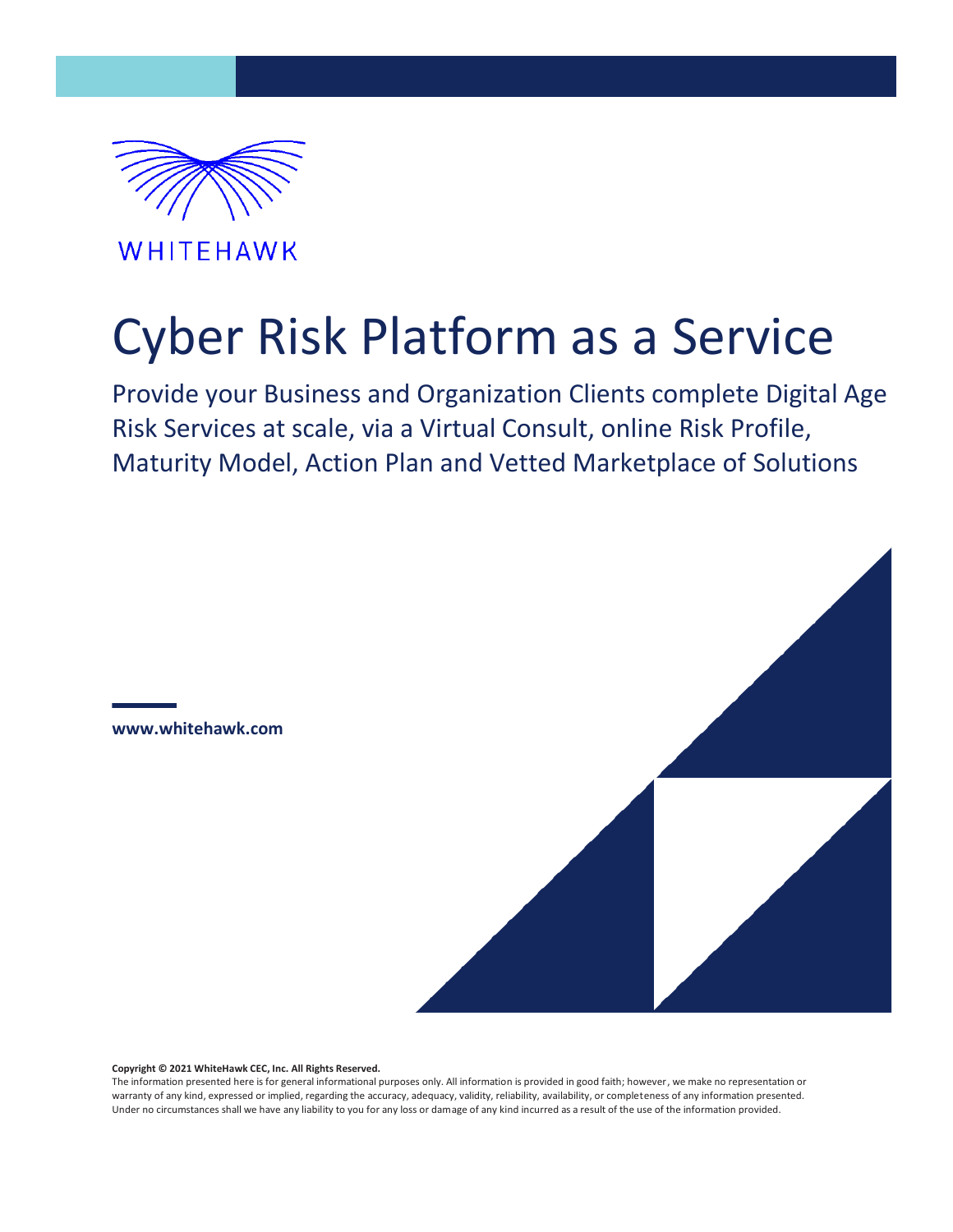

## Executive Overview

In the Digital Age environment, all businesses and organizations are at risk daily from online crime, fraud and disruption. We have daily proof that global criminals and our economic and political adversaries continuously seek to steal, disrupt, and conduct industrial espionage across all Sectors, gaining and holding root-level access in critical business and government systems.

What is the role of Insurance Groups, Financial Institutions, Internet Service Providers (ISPs), Managed Service Providers (MSPs) and the Federal Government (as the Prime Client) to provide cyber risk identification/scoping, prioritization and mitigation to their business clients, organizations and suppliers - when the majority don't have the expertise and resources to protect themselves?

Our Cybersecurity Exchange Platform as a Service (PaaS) is an end-to-end Cyber Risk identification, prioritization and mitigation cloud-based ecosystem, that can effectively and affordably service thousands to millions of ISP, MSP, Bank and Insurance Group business, organization, state and local clients and their supply chains - continuously. Unique Features include:

- Complimentary Cyber Threat Readiness Questionnaire, Risk Profile, Cyber Risk Consult
- Automated & Documented Cyber Risk Prioritization and Scorecard matched to Solution Options Action Plan
- Matching to Vetted Cyber Innovation Solution Partners for Enterprise & SMB Clients updated continuously
- Tailored Risk Platform of Online Services and Business Models to meet the objectives of Prime Client
- Grounded on publicly available risk data sets, proven AI-based Cyber Risk analytics, models & solutions
- Ability to seamlessly incorporate additional features to meet any business or mission objectives
- Co-branding, white labeling, annual licensing, revenue sharing and platform O&M services

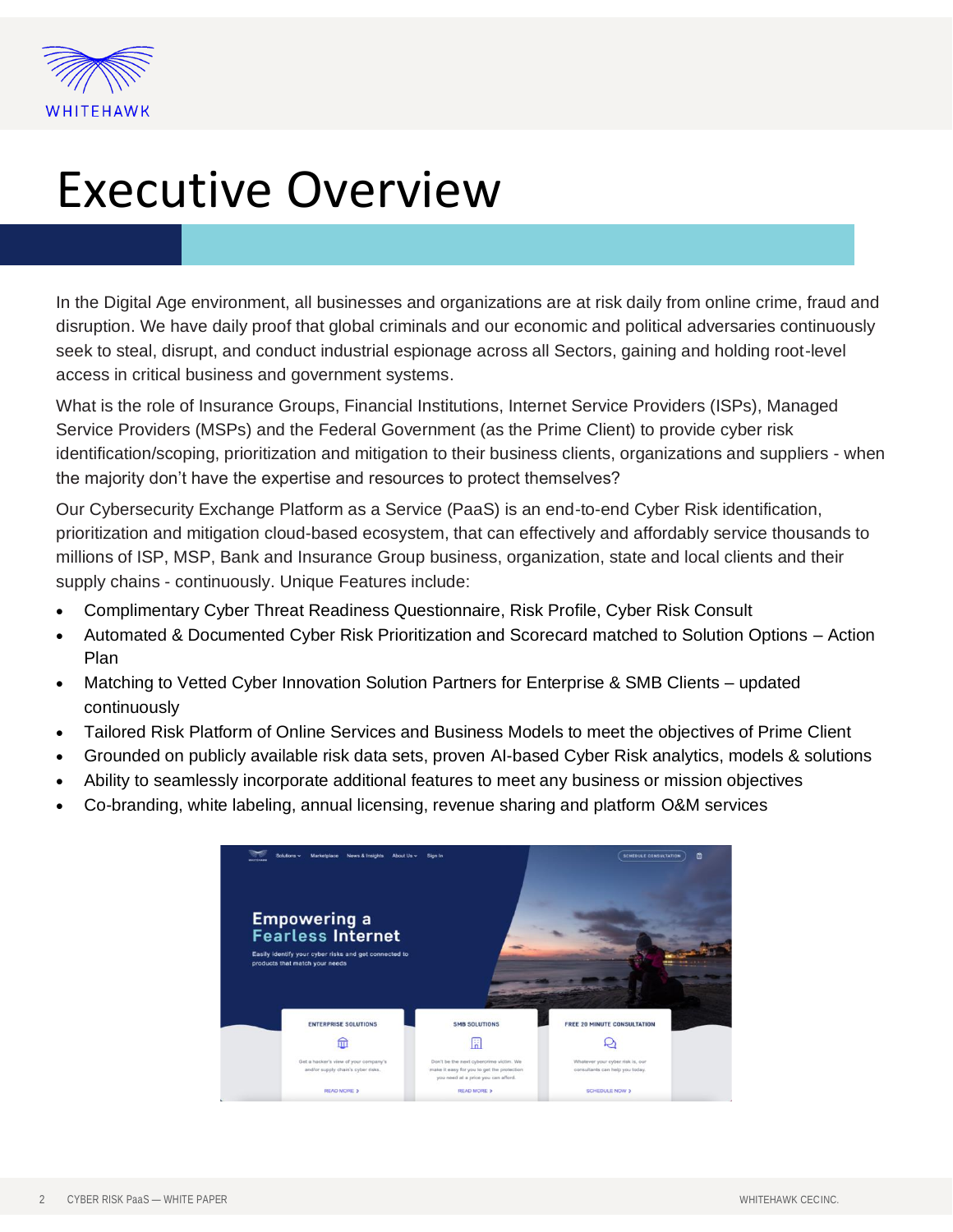

# The Platform

Deliver within 90-days a tailored version of the Cybersecurity Exchange Platform as a Service (PaaS), as an end-to-end Cyber Risk identification, prioritization and mitigation cloud-based ecosystem, that can effectively and affordably service thousands to millions of your business or organization clients and their supply chains continuously.

### **Platform enablement for the Prime Client include**:

- Sophisticated in-house cyber team can effectively service thousands of business or government clients simultaneously, continuously and affordably
- Differentiated Digital Age Risk Services, Solutions with real impact
- Insight into cyber risk trends across client portfolio on a quarterly basis
- Easy introduction of innovative products and services tailored to client needs

### **Why WhiteHawk - Value Proposition:**

- 4 years of R&D, product line testing, evolution and lessons learned with Private & Public Sectors
- Our cybersecurity online exchange is a best of breed proven commercial commodity and no need to custom build
- Cutting edge Digital Age Risk Services with revenue share

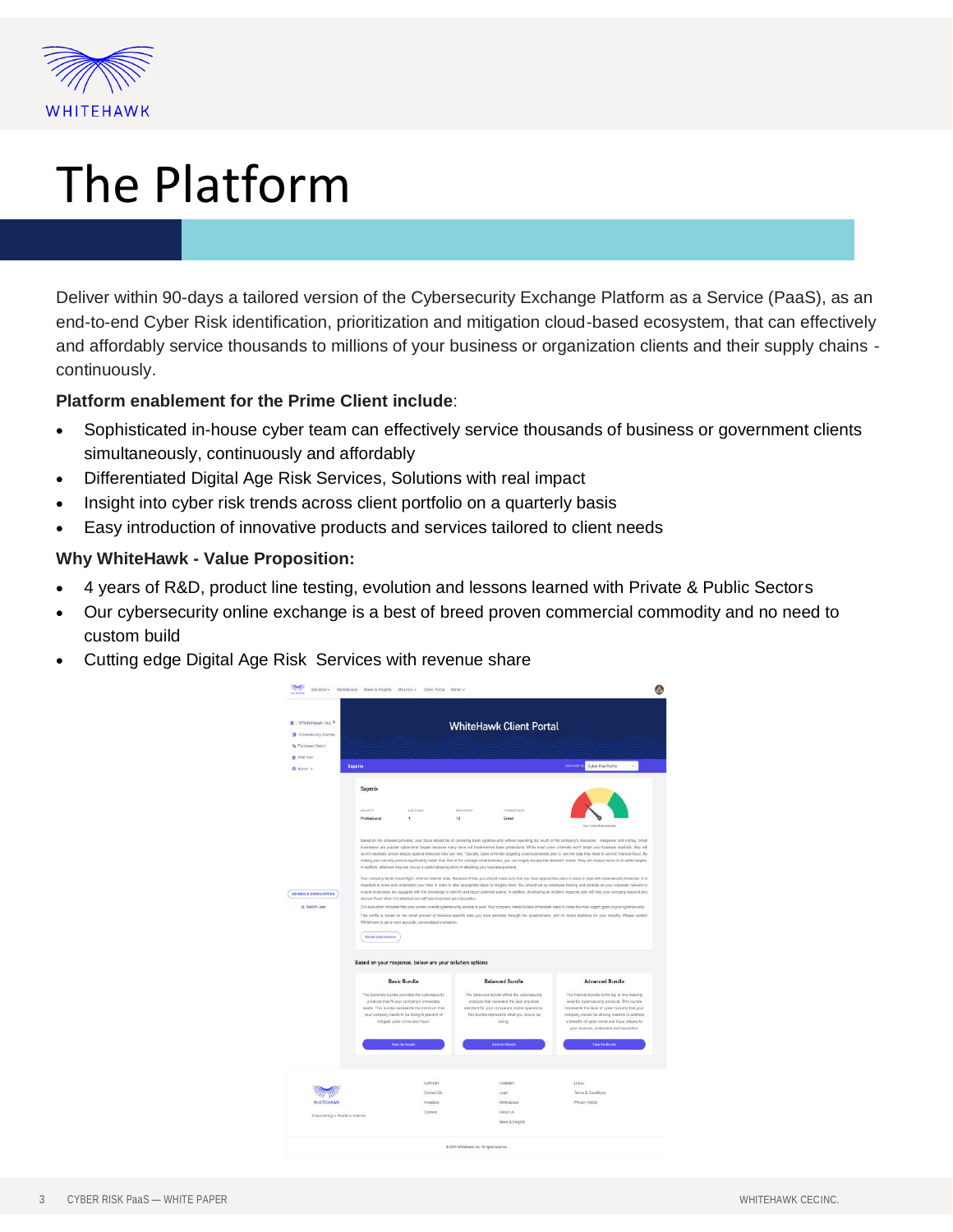

# Tailored Cyber Risk Journey

Clients start their [Cyber Risk Online Journey](https://www.whitehawk.com/cyber-risk-journey) with a virtual consult with a Cyber Analyst who walks them through the 30min to 1 hour process that includes an online Cyber Threat Readiness Questionnaire, 10 quick non-technical, non-intrusive questions generating:

- 1. A Cyber Risk Profile that outlines a client's threat landscape of their sector and peers of the same size and scope.
- 2. An online living cyber risk account that includes the baseline of their maturity model, built upon best of breed cyber risk frameworks and standards (NIST, CIS, ISO, CMMC).
- 3. A Cyber Risk Scorecard (Action Plan) with prioritized risk areas of focus, their Risk Baseline (mapped to CIS/CMMC), and Risk Mitigation solution options, providing an understandable and actionable plan maturity model and plan (both in an online accessible account and a PDF report).
- 4. Innovative, impactful, easy to implement and affordable solution options that map directly to the clients' priority risks, from a continuously updated, vetted marketplace of over 400 products and services.

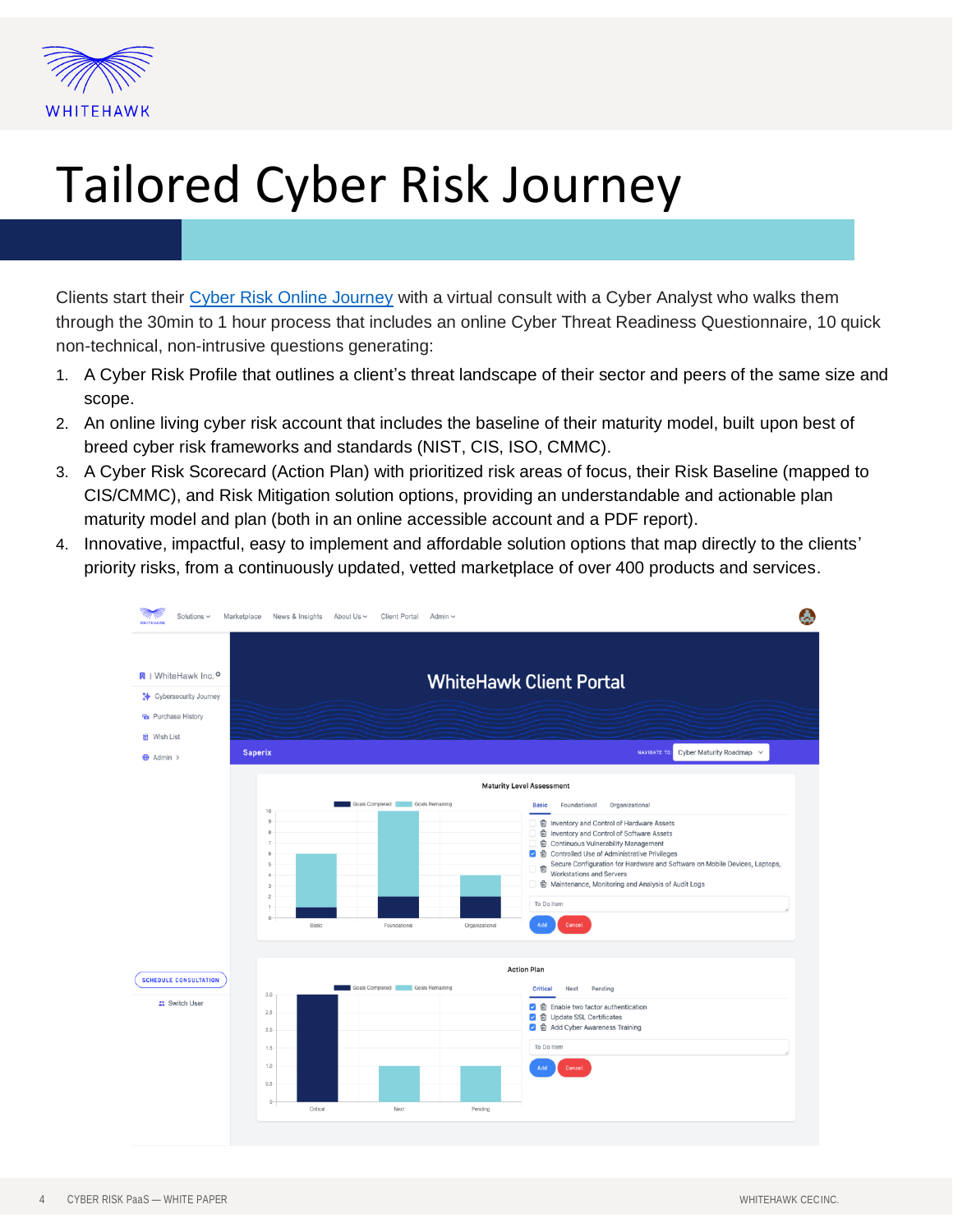

| R   WhiteHawk Inc. ©<br>* Cybersecurity Journey    |                                                                                                                 |                                        |              | <b>WhiteHawk Client Portal</b>                                                                                            |                |              |                        |                                                                                              |              |
|----------------------------------------------------|-----------------------------------------------------------------------------------------------------------------|----------------------------------------|--------------|---------------------------------------------------------------------------------------------------------------------------|----------------|--------------|------------------------|----------------------------------------------------------------------------------------------|--------------|
| <b>Ta</b> Purchase History                         |                                                                                                                 |                                        |              |                                                                                                                           |                |              |                        |                                                                                              |              |
| Wish List                                          |                                                                                                                 |                                        |              |                                                                                                                           |                |              |                        |                                                                                              |              |
| + Admin >                                          | <b>Saperix</b>                                                                                                  |                                        |              |                                                                                                                           |                | NAVIGATE TO: |                        | Cyber Risk Rating                                                                            | $\checkmark$ |
|                                                    |                                                                                                                 |                                        |              |                                                                                                                           |                |              |                        |                                                                                              |              |
|                                                    |                                                                                                                 |                                        |              |                                                                                                                           |                |              |                        | <b>BASIC</b><br>250-640                                                                      |              |
|                                                    | 470                                                                                                             |                                        |              | The Cyber Risk Rating measures a company's relative security effectiveness.                                               |                |              |                        | INTERMEDIATE                                                                                 |              |
|                                                    | <b>BASIC</b>                                                                                                    |                                        |              | Saperix falls into the Basic category, meaning its relative security effectiveness                                        |                |              |                        | 640-740                                                                                      |              |
|                                                    | dated 12/31/2020                                                                                                |                                        |              | is moderate, having a weak security performance and high risk.                                                            |                |              |                        | ADVANCED<br>740-900                                                                          |              |
|                                                    |                                                                                                                 |                                        |              |                                                                                                                           |                |              |                        |                                                                                              |              |
|                                                    |                                                                                                                 |                                        |              |                                                                                                                           |                |              |                        |                                                                                              |              |
|                                                    | <b>Risk Vector Analysis</b>                                                                                     |                                        |              | <b>Recommended Focus Areas</b>                                                                                            |                |              |                        |                                                                                              |              |
|                                                    | Compromised Systems                                                                                             |                                        | $\,$ B       | Focus Area 1                                                                                                              |                |              |                        |                                                                                              |              |
|                                                    | <sup>®</sup> Public Disclosure                                                                                  |                                        | $\,$ A       | User Behavior                                                                                                             |                |              |                        |                                                                                              |              |
|                                                    | <b>6</b> System Patching                                                                                        |                                        | $\Lambda$    | Focus Area 2                                                                                                              |                |              |                        |                                                                                              |              |
|                                                    | <b>6</b> Application Security                                                                                   |                                        | $\mathbf{c}$ | Application Security                                                                                                      |                |              |                        |                                                                                              |              |
|                                                    | Communications Encryption                                                                                       |                                        | $\mathsf B$  | Focus Area 3                                                                                                              |                |              |                        |                                                                                              |              |
|                                                    | <b><i>O</i></b> Email Security                                                                                  |                                        | $\,$ A $\,$  | Compromised Systems                                                                                                       |                |              |                        |                                                                                              |              |
|                                                    | <b><i>O</i></b> User Behavior                                                                                   |                                        | $\mathsf{D}$ |                                                                                                                           |                |              |                        |                                                                                              |              |
|                                                    |                                                                                                                 |                                        |              |                                                                                                                           |                |              |                        |                                                                                              |              |
|                                                    | CIS Control-Based Maturity Level Assessment Based on Externally Observed Risk Rating ~                          |                                        |              |                                                                                                                           |                |              |                        |                                                                                              |              |
|                                                    | 10                                                                                                              | Goals Completed <b>Coals</b> Goals Rem |              | Basic<br>Foundational                                                                                                     | Organizational |              |                        |                                                                                              |              |
|                                                    | $\,$                                                                                                            |                                        |              | Inventory and Control of Hardware Assets                                                                                  |                |              |                        |                                                                                              |              |
|                                                    | $_{\rm 8}$<br>$\overline{z}$                                                                                    |                                        |              | Inventory and Control of Software Assets<br>Continuous Vulnerability Management                                           |                |              |                        |                                                                                              |              |
|                                                    | $\alpha$<br>$\bar{5}$                                                                                           |                                        |              | Controlled Use of Administrative Privileges<br>Secure Configuration for Hardware and Software on Mobile Devices, Laptops, |                |              |                        |                                                                                              |              |
|                                                    | à.<br>$\begin{array}{c} 3 \end{array}$                                                                          |                                        |              | Workstations and Servers<br>Maintenance, Monitoring and Analysis of Audit Logs                                            |                |              |                        |                                                                                              |              |
|                                                    | $\overline{z}$                                                                                                  |                                        |              |                                                                                                                           |                |              |                        |                                                                                              |              |
|                                                    | 1<br>$\circ$<br>Basic                                                                                           |                                        |              |                                                                                                                           |                |              |                        |                                                                                              |              |
|                                                    |                                                                                                                 |                                        |              |                                                                                                                           |                |              |                        |                                                                                              |              |
|                                                    |                                                                                                                 |                                        |              |                                                                                                                           |                |              |                        |                                                                                              |              |
|                                                    | CIS Controls Mapped to CMMC Maturity Levels ~                                                                   |                                        |              |                                                                                                                           |                |              |                        |                                                                                              |              |
|                                                    | CIS CONTROLS                                                                                                    |                                        |              |                                                                                                                           |                |              | CMMC MATURITY LEVELS   |                                                                                              |              |
|                                                    |                                                                                                                 |                                        |              |                                                                                                                           |                |              |                        |                                                                                              |              |
|                                                    |                                                                                                                 |                                        |              |                                                                                                                           |                | L1           | L2                     | L3                                                                                           | L4/L5        |
|                                                    | Penetration Tests and Red Team Exercises                                                                        |                                        |              |                                                                                                                           | ar20           |              |                        |                                                                                              |              |
|                                                    | Email and Web Browser Protections<br>Limitation and Control of Network Ports, Protocols, and Services           |                                        |              |                                                                                                                           | 87<br>29       |              |                        |                                                                                              | ٠            |
|                                                    | Application Software Security                                                                                   |                                        |              |                                                                                                                           | m18            |              |                        |                                                                                              |              |
|                                                    | Inventory and Control of Software Assets                                                                        |                                        |              |                                                                                                                           | $\overline{z}$ |              |                        |                                                                                              |              |
|                                                    | Continuous Vulnerability Management                                                                             |                                        |              |                                                                                                                           | #3             |              |                        |                                                                                              |              |
|                                                    | Controlled Use of Administrative Privileges                                                                     |                                        |              |                                                                                                                           | 84             |              |                        |                                                                                              |              |
|                                                    | Maintenance, Monitoring and Analysis of Audit Logs                                                              |                                        |              |                                                                                                                           | #6             |              |                        |                                                                                              |              |
|                                                    | Data Recovery Capabilities<br>Secure Configuration for Network Devices, such as Firewalls, Routers and Switches |                                        |              |                                                                                                                           | 810<br>N11     |              |                        |                                                                                              |              |
|                                                    | Implement a Security Awareness and Training Program                                                             |                                        |              |                                                                                                                           | #17            |              |                        |                                                                                              |              |
|                                                    | Incident Response and Management                                                                                |                                        |              |                                                                                                                           | H19            |              |                        |                                                                                              |              |
|                                                    | Inventory and Control of Hardware Assets                                                                        |                                        |              |                                                                                                                           | $\equiv$ 1     |              |                        |                                                                                              |              |
|                                                    | Secure Configuration for HW & SW on Mobile Devices, Laptops, Workstations and Servers                           |                                        |              |                                                                                                                           | #5             |              |                        |                                                                                              |              |
|                                                    | Malware Defenses<br><b>Boundary Defense</b>                                                                     |                                        |              |                                                                                                                           | #8<br>#12      |              |                        |                                                                                              |              |
|                                                    | <b>Data Protection</b>                                                                                          |                                        |              |                                                                                                                           | H13            |              |                        |                                                                                              |              |
|                                                    | Controlled Access Based on the Need to Know                                                                     |                                        |              |                                                                                                                           | 814            |              |                        | ٠                                                                                            | ٠            |
|                                                    | Wireless Access Control                                                                                         |                                        |              |                                                                                                                           | $\#15$         | $\bullet$    | $\bullet$              | $\bullet$                                                                                    | ٠            |
|                                                    | Account Monitoring and Control                                                                                  |                                        |              |                                                                                                                           | 876            | $\bullet$    | $\blacksquare$         | $\bullet$                                                                                    | $\bullet$    |
|                                                    |                                                                                                                 |                                        |              |                                                                                                                           |                | 7/8          | 10/16                  | 5/19                                                                                         | 0/20         |
|                                                    |                                                                                                                 |                                        |              |                                                                                                                           |                |              |                        |                                                                                              |              |
|                                                    | Solution Options Based on Risk Rating ~                                                                         |                                        |              |                                                                                                                           |                |              |                        |                                                                                              |              |
|                                                    |                                                                                                                 |                                        |              |                                                                                                                           |                |              |                        |                                                                                              |              |
|                                                    | <b>Essential Bundle</b>                                                                                         |                                        |              | <b>Balanced Bundle</b>                                                                                                    |                |              | <b>Premier Bundle</b>  |                                                                                              |              |
|                                                    | The Essential bundle provides the                                                                               |                                        |              | The Balanced bundle offers the cybersecurity                                                                              |                |              |                        | The Premier bundle is the top of line maturity                                               |              |
|                                                    | cybersecurity products that fit your<br>company's immediate needs. This bundle                                  |                                        |              | products that represent the best practices<br>standard for your company's online                                          |                |              |                        | level for cybersecurity products. This bundle<br>represents the level of cyber maturity that |              |
|                                                    | represents the minimum that your company                                                                        |                                        |              | operations. This bundle represents what you                                                                               |                |              |                        | your company should be striving towards to                                                   |              |
|                                                    | needs to be doing to prevent or mitigate<br>cyber crime and fraud.                                              |                                        |              | should be doing.                                                                                                          |                |              |                        | address a breadth of cyber crime and fraud<br>attacks to your revenue, customers and         |              |
|                                                    |                                                                                                                 |                                        |              |                                                                                                                           |                |              | reputation.            |                                                                                              |              |
|                                                    |                                                                                                                 |                                        |              |                                                                                                                           |                |              |                        |                                                                                              |              |
|                                                    | View the Bundle                                                                                                 |                                        |              | <b>View the Bundle</b>                                                                                                    |                |              | <b>View the Bundle</b> |                                                                                              |              |
|                                                    | Download Scorecard                                                                                              |                                        |              |                                                                                                                           |                |              |                        |                                                                                              |              |
|                                                    |                                                                                                                 |                                        |              |                                                                                                                           |                |              |                        |                                                                                              |              |
|                                                    |                                                                                                                 |                                        |              |                                                                                                                           |                |              |                        |                                                                                              |              |
|                                                    |                                                                                                                 | SUPPORT                                |              | COMPANY                                                                                                                   |                | LEGAL        |                        |                                                                                              |              |
|                                                    |                                                                                                                 | Contact Us                             |              | Login                                                                                                                     |                |              | Terms & Conditions     |                                                                                              |              |
|                                                    |                                                                                                                 | Investors                              |              | Marketplace                                                                                                               |                |              | Privacy Notice         |                                                                                              |              |
| <b>WHITEHAWK</b><br>Empowering a Fearless Internet |                                                                                                                 | Careers                                |              | About Us<br>News & Insights                                                                                               |                |              |                        |                                                                                              |              |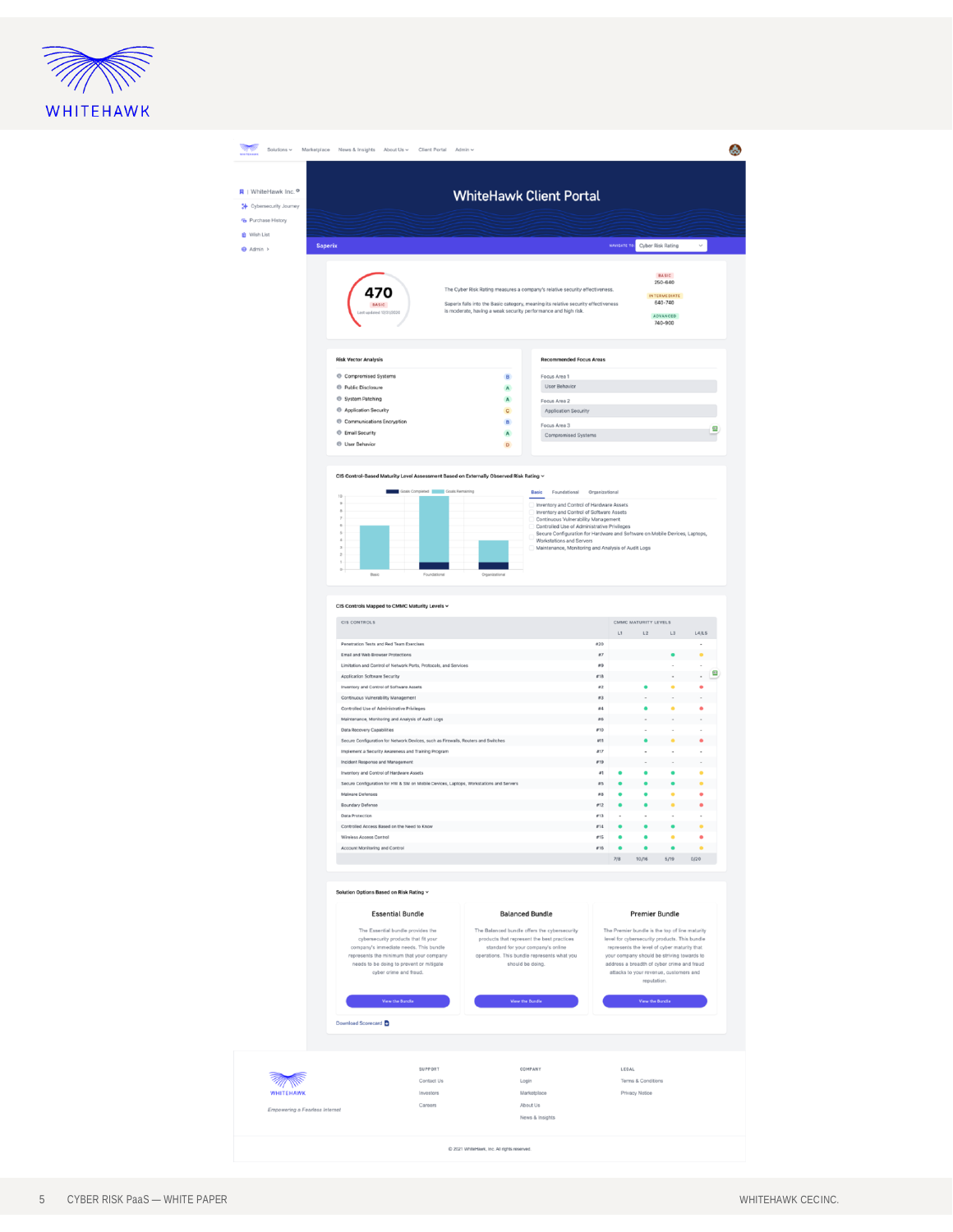

# Cyber Risk Scorecard

WhiteHawk's Cyber Risk Scorecard provides businesses and organizations a topline cyber risk report and summary of a company's effectiveness at addressing the impacts of online crime, fraud and disruption. We start with cyber global threat trend analytics, providing powerful threat landscape sector context, then the cyber risk profile and with add cyber risk continuous monitoring data sets. These inputs to our automated Cyber Risk Scorecards, enable companies to take smart action to mitigate cyber risks to their revenue, reputation, and operations. To learn more about WhiteHawk's Cyber Risk Scorecard action plan report, view this link to the [WhiteHawk Cyber Risk Scorecard.](https://wh-prod-cms-content-514e09bc19798a64.s3.amazonaws.com/cyber_risk_scorecard_indepth_117a9be787.pdf)



## **Cyber Risk Scorecard Results Summary**

WhiteHawk designed the Cyber Risk Scorecard to provide clients with actionable information to:

- Facilitate budget-based and impactful, risk reduction decision making, based upon real cyber risk indicators and sector wide threat vectors
- Enable smart and timely action
- Prevent online crime and fraud from disrupting operations

WhiteHawk Cyber Analysts perform customized analytics to:

- Deliver affordable and impactful options to mitigate cyber risks of small and midsize businesses and organizations, prioritized to reduce the most significant risks
- Track key actions and mitigations to accept or address known risks
- Provide maturity planning in the form of an achievable risk reduction roadmap, enabling data-driven decision making in terms of business risk and budget constraints
- Maintain informed and enabling engagement.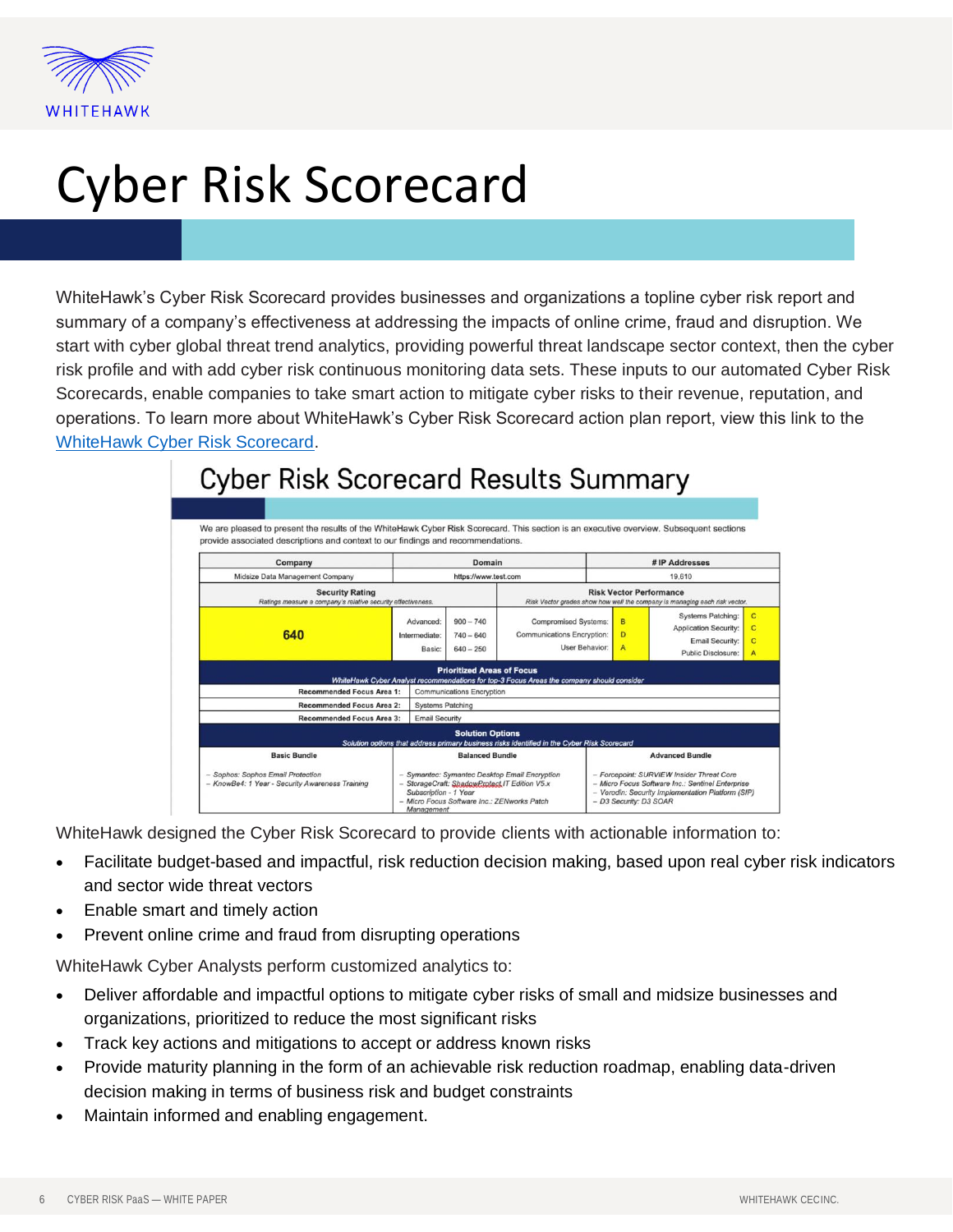

## Additional Services

### **Cyber Risk Portfolio Analytics and Reports**

The WhiteHawk The Cyber Risk Portfolio Report is an aggregated, anonimitized risk view across all your clients, revealing current vulnerability trends and changes over time, across all included companies or organizations.

View Executive Level Trend Reporting:

- Gather and analyze cyber risk data and analytic outputs for each company and organization in your portfolio
- Perform data collection, assessment, and analytics using externally available open data

Cyber Risk Portfolio Reporting contains:

- Analytic summary across the entire client company or organization portfolio
- Summary of top findings for prioritization & risk mitigation action
- Report of all company: security ratings and top risk vectors
- Historical context for Risk Monitoring trends and insights for all companies in the portfolio
- Analyst Notes that summarize all of the above



### Compromised Systems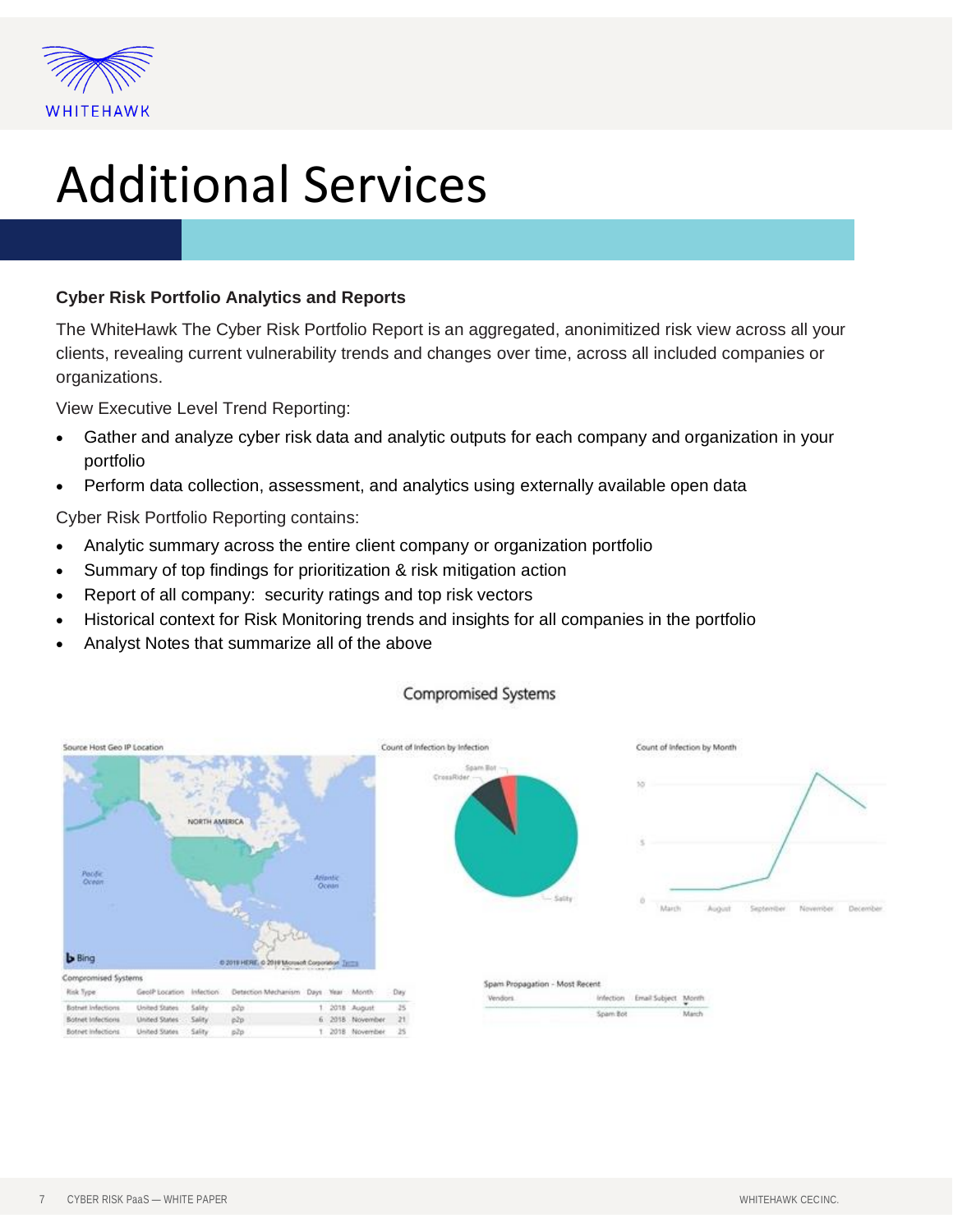

## Platform & Business Model Flexibility

**White Labeling & Co-Branding:** The [www.whitehawk.com](http://www.whitehawk.com/) platform uses open technologies that cleanly decouple UI/UX and the backend business processing services. We have branding/theming configurations that take place only in the UI. We do this through template components, interpolating branding data from centralized configuration files. The branding includes theming elements such as colors, fonts, images, logos, and slogans, enabling us to establish a white labeled instance for any brand quickly.

**Marketplace Vendor Solution Vetting & Onboarding:** WhiteHawk maintains an in-house dedicated Vendor Management team that scouts, vets, and onboards innovative solution vendors onto the online Marketplace. We will work closely to meet the Prime Client's business objectives and collaborate on the identification and onboarding of solutions for its. WhiteHawk's mature vendor process onboards on average 1 to 2 cyber risk, security, and analytics vendors a week, with consistent and repeatable business processes. The Vendor Management team at WhiteHawk conducts vendor technology demonstrations and follow-up business model discussions including the appropriate revenue sharing agreements. [Top 12 Innovative Cyber & Analytics](https://wh-prod-cms-content-514e09bc19798a64.s3.amazonaws.com/White_Hawk_Top_12_Top_numbers_Final_2_3f5d04f441.pdf)  [Companies](https://wh-prod-cms-content-514e09bc19798a64.s3.amazonaws.com/White_Hawk_Top_12_Top_numbers_Final_2_3f5d04f441.pdf) and [Innovative Vendors Focused on Enterprises](https://www.whitehawk.com/innovative-vendors)

**Security:** Our platform is hosted in a secure and stable cloud-based environment, provided with commercial levels of uptime, quality of service, and cybersecurity protection. WhiteHawk maintains separate development and production environments. Our infrastructure instances reside on multiple AWS regions behind highavailability firewalls that detect and prevent security threats. Automated tools are deployed within the network to support near-real-time analysis of events to detect system-level attacks. WhiteHawk maintains and continuously updates our cybersecurity policies, processes and technologies.

**Platform Assessment Mapping to Security Standards:** The NIST and ISO controls are daunting even for sophisticated cyber professionals. With that in mind, our in-house cyber analysts have performed deep analysis and mappings of NIST and ISO controls to automate mapping to solution options. WhiteHawk initially built our maturity models based on the CIS framework, which maps to the NIST framework and is impactful and actionable for the vast majority of companies and organizations. We also map the risk vector data to our maturity models, delivering an easy-to-understand documented path to resilience. Using this approach, we have implemented the CIS and CMMC frameworks as a foundation to our virtual client consultations. By aligning multiple frameworks, WhiteHawk delivers an uncomplicated and documented path to CIS and CMMC compliance. With our flexible and open architecture, we are able to customize and integrate any additional security frameworks selected by the client.

**Cyber Risk Continuous Monitoring Integration into Platform, Customer Journey and Assessments:** We have integrated best of breed Partner Cyber Risk Continuous Monitoring API's (that use publicly available global risk data sets, cybersecurity risk standard algorithms and AI based analytics) into our online customer consult, online account and Cyber Risk Scorecard as desired, providing real-time view of a gamut of risk vectors that are impacting any company or organization with a URL/IP Address. This "satellite view" of cyber risk dramatically advances the customer services that can be delivered and their impact.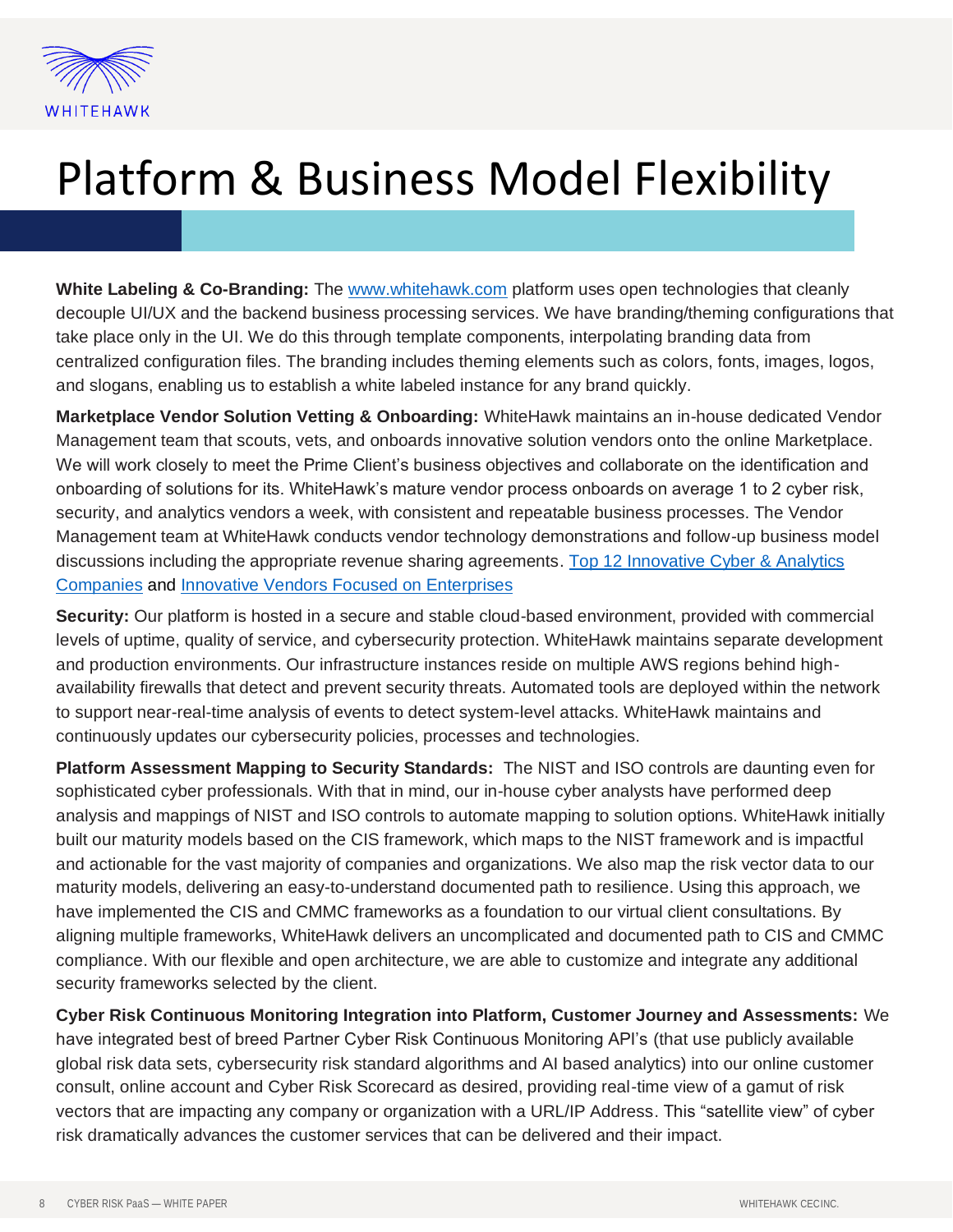

# About Us



Easily find out where the biggest risks are



In near real time make the changes you need to protect your organization



Get alerted to new threats that are targeting you



Track how your network vulnerabilities change over time

WhiteHawk, Inc., is the first online Cybersecurity Exchange based on a platform architecture that is Artificial Intelligence (AI)-driven, with a focus on identifying, prioritizing, and mitigating cyber risks for businesses of all sizes. WhiteHawk continually vets and assesses risk-focused technologies, methodologies, and solutions that are impactful, affordable, and scalable to stay up to date on current cyber threat vectors to businesses, organizations, family offices, and individuals. We have an online approach to determining your key cyber risks through a Cyber Threat Readiness Questionnaire, and as appropriate, a cyber risk assessment. Using this information, we then match tailored risk mitigation solution options to companies and organizations based on current threat trends across key sectors. Our Cyber Consultants on staff help build a tailored cyber maturity plan customized to meet your business or mission objectives.

For more information, visit [www.whitehawk.com.](http://www.whitehawk.com/)

**WhiteHawk CEC Inc.** Terry Roberts - Founder, President, & CEO [consultingservices@whitehawk.com](mailto:consultingservices@whitehawk.com)